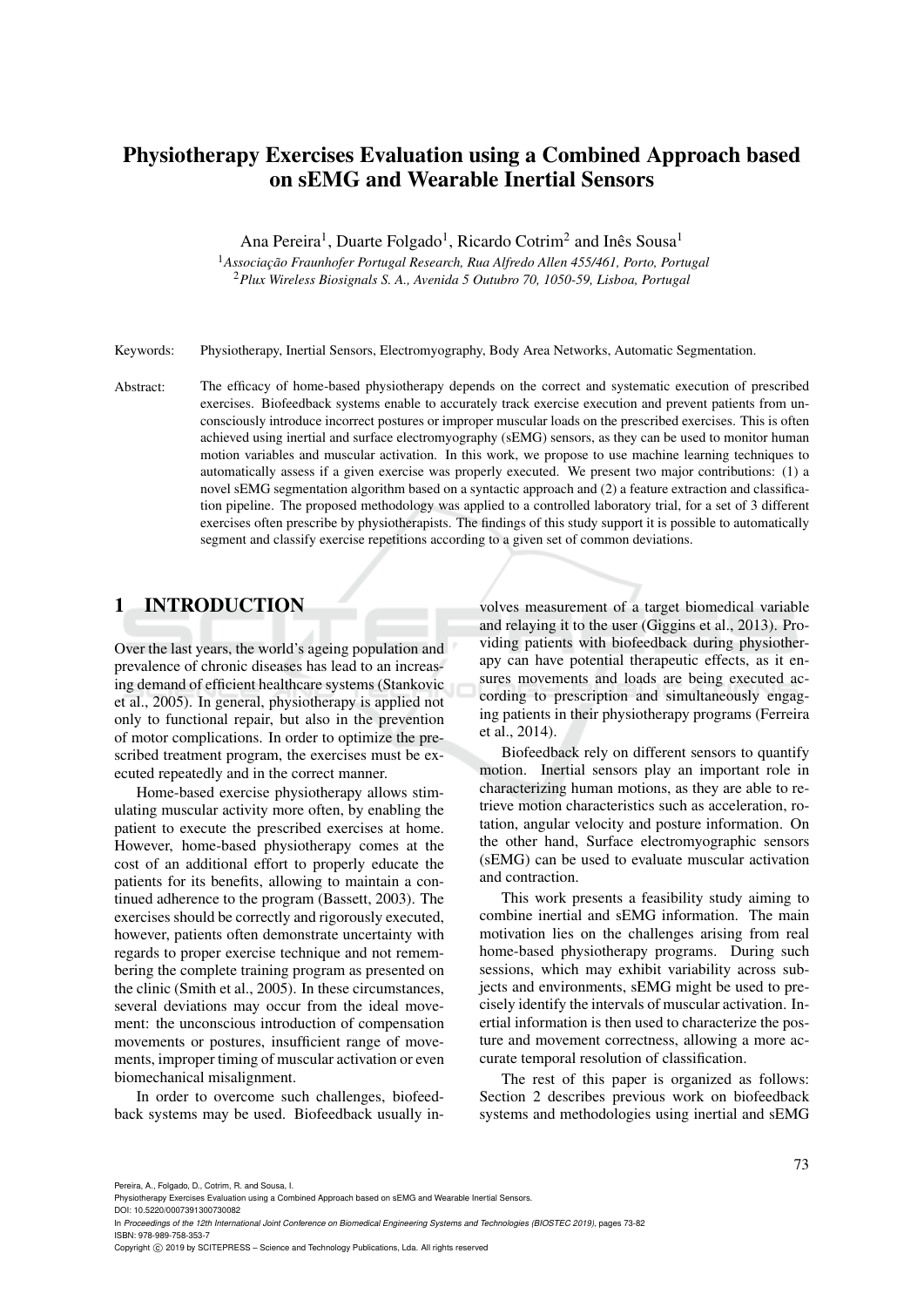senors applied to motion quantification. Section 3 describes the methods used for evaluating physiotherapy exercises, while Section 4 and 5 present the results and its discussion, respectively. Section 6 concludes this paper, highlighting some areas of future work.

## 2 RELATED WORK

In order to ensure the proper efficacy of physical physiotherapy programs, there is a need for continuous and systematic evaluation of the execution of prescribed exercises. Recent research has been trying to explore the opportunities arising from technological advances to provide enhancements in monitoring physiotherapy exercises in home environment. Outside the clinical environment, biofeedback systems rely on retrieving motion data, properly quantify and characterize such data and issue recommendations to the patient. Methods to achieve biomechanical analysis consist of force and balance platforms, vision-based motion capture systems and systems based on inertial sensors. (Barandas et al., 2015) used Microsoft Kinect to retrieve Range of Motion to provide real-time biofeedback. (Pereira et al., 2017) used multiple Inertial Measurement Unit (IMU) to estimate joint angles with a strong correlation between the proposed approach and the groundtruth, which was based on a video system.

For an unobtrusive evaluation of exercise quality, studies investigated the feasibility of inertial sensors to provide accurate classification of exercise performance in patients executing lower limb exercises for rehabilitation monitoring. (Giggins et al., 2014) used a logistic regression to classify between correctly and incorrectly labelled variations of 7 types of exercises, achieving an accuracy of 81-83% on binary exercise classification and 61-63% on multi-label classification (i.e. characterizing the type of error executed). (Huang et al., 2016) combine accelerometer and gyroscope data from 3 inertial sensors located on tight, shin and the foot, and through logistic regression, Decision Tree, Multilayer Perception Neural Network, Support Vector Machines, Random Forest, and Adaboost classifiers, achieved accuracies between 78- 97% when classifying normal vs. error, and 92-97% when classifying the type of error occurred. More recently, (Bevilacqua et al., 2018) applied similar approaches to knee rehabilitation exercises on both clinical and healthy subjects. Using a single inertial sensor located on the shin, a binary classification using Random Forest and Decision Trees were applied to 4 different knee rehabilitation exercises, achieving overall accuracies of 88-97%.

Whilst inertial sensors proved to be valuable sources of information to characterize exercise execution, they still face some inherent limitations on distinguishing active vs. passive performance of a movement or ensuring information is being extracted from muscular loaded or unloaded performance of a given activity. sEMG can be used to overcome such limitations as the amplitude of sEMG signal is related to muscle torque and activation (De Luca, 1997). With this reasoning, (Roy et al., 2009) studied the feasibility of introducing sEMG data while monitoring activities of daily living in functional assessment of stroke patients. (Liu et al., 2017) proposed the development of an upper limb rehabilitation training system designed to be used by children with cerebral palsy. (Ghasemzadeh et al., 2010) studied the application of sEMG to assess human balance, where fiducial features based on the sEMG were used, with high accuracy, to provide significance of each quantitative parameter applied to balance assessment.

Another specific application of wearable technology in physiotherapy is the development of smart gloves to be integrated into serious games. The combination of IMUs to estimate orientation and piezoresistive force sensors to estimate fingers' compression and flexion can be used in hand movement physiotherapy systems for stroke patients. (Sun et al., 2017) implemented a linear discriminant analysis classifier to distinguish between a basic set of hand gestures and key press events. (Alexandre and Postolache, 2018) proposed a virtual reality game to stimulate patients performing interactive exercises while simultaneously recording motion parameters.

The related work allowed to highlight evidence of the notable properties of the IMU and sEMG sensors in the evaluation of Human motion, more precisely in physiotherapy contexts. Exercise execution in home environments, in which there is no direct supervision of a physiotherapist, must be accurately monitored. Patients may inadvertently perform additional deviations from prescribed exercises by performing compensation movements. Therefore, it is important to evaluate whether compensation exists when the muscular activation is being employed. This can be achieved by means of the sEMG, which in long-term home sessions might be used to accurately identify the intervals of muscular activation. Over those intervals, an accurate posture and exercises correctness evaluation can be performed.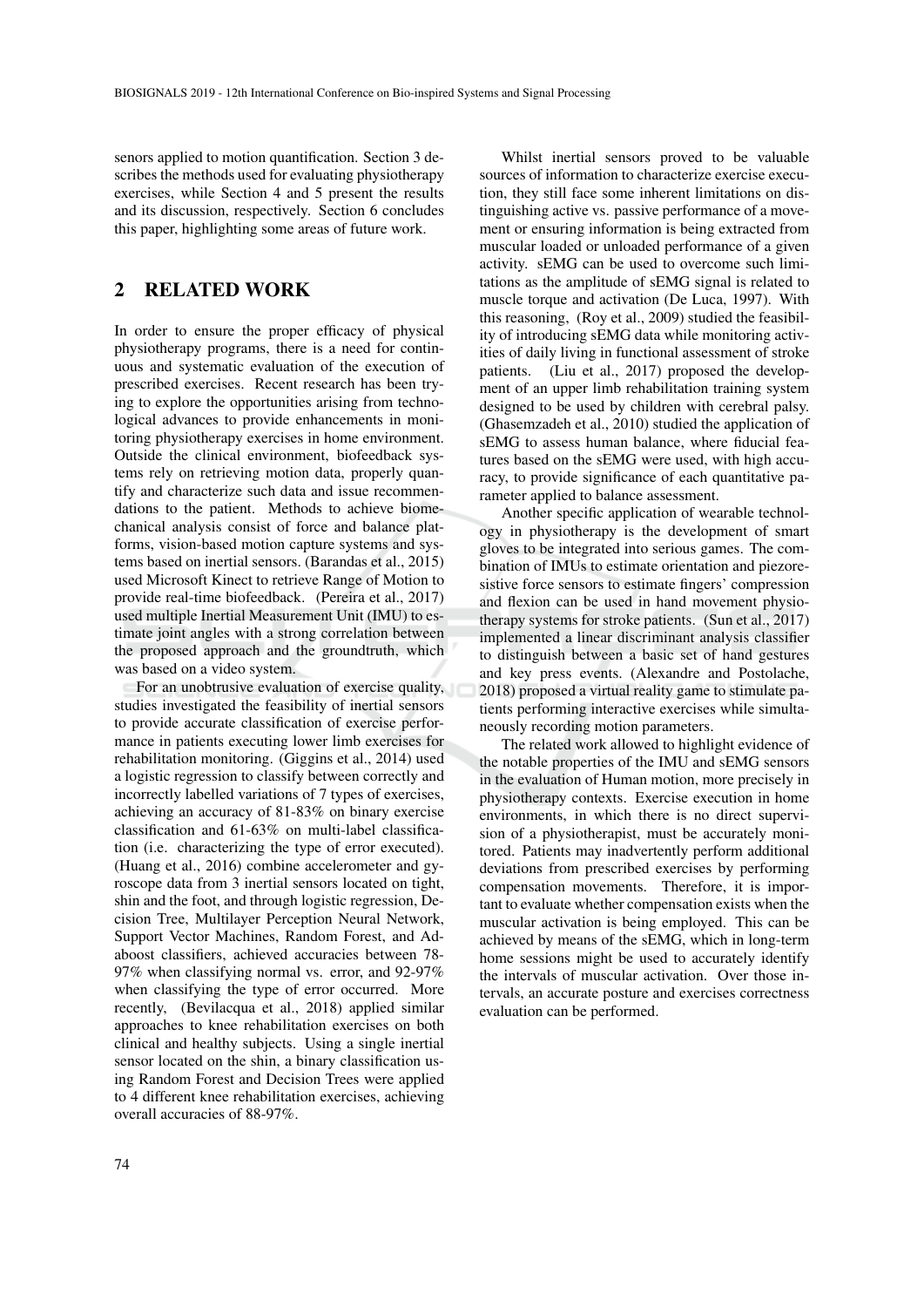## 3 MATERIALS AND METHODS

A cross-sectional analytic study was conducted to examine two research questions: 1) whether sEMG sensors can be used to automatically segment physiotherapy exercises repetitions, and 2) whether physiotherapy exercise classification performance can be improved using information regarding the posture of the patient during the exercise.

For that purpose, 7 subjects were recruited to perform three different physiotherapy exercises. Two Body Network Area  $(BAN)s<sup>1</sup>$  (depicted on Figure 1 a) and two inertial units (Fraunhofer AICOS, 2016) (depicted on Figure 1 b) were placed on the subject's body in locations defined to maximize the retrieval of relevant information for each exercise. During the acquisition, annotations were performed in real-time regarding instants that correspond to transitions between repetitions. Sensor data was then segmented manually (i.e. using the annotations) and automatically using the methodology that will be thoroughly presented in Section 3.3. A machine learning pipeline was then applied for classifying the exercises into correct and incorrect executions.



Figure 1: Wearables used in this study: (a) two Body Network Areas placed on the lower and upper trapezium, and (b) two inertial units placed on the upper arm and forearm.

### 3.1 Data Collection

#### *Participants*

Seven healthy subjects, with an average age of 27  $\pm$  1 years old, 4 men, 3 women, participated in this study. All participants had an active lifestyle and did not previously executed the prescribed exercises in physiotherapy contexts. Subjects requiring physical physiotherapy were not included in this first stage of the study since only the feasibility of the listed research questions was being explored at this stage. All participants provided informed consent before starting data collection.

#### *Sensors*

Two types of wearables were used for data collection: two inertial sensor units (equipped with a triaxial accelerometer, gyroscope and magnetometer), and two BAN's equipped with an electromyography sensor and an accelerometer. Inertial units were attached to the body through bracelets and BANs were attached to specific body locations using electrodes. These devices communicated wirelessly with a smartphone via Bluetooth Low Energy. The inertial data from both wearables was collected at 50 Hz. The raw sEMG was acquired at 1000 Hz, the sEMG envelope was calculated locally on the device and the resulting sEMG envelope was streamed at 50 Hz. The devices were placed on different locations of the body according to the exercise: inertial units were placed on specific body segments for the assessment of posture on upper and lower limbs and the BAN's wearables were placed on body locations which enabled to measure muscular activity.

#### *Protocol*

The data collection protocol was defined by a physiotherapist to ensure the exercises are relevant in clinical practice. Three physiotherapy exercises were selected from the *Physiotec*<sup>2</sup> exercise database. *Physiotec* divides physiotherapy exercises into three phases: phase 1 consists of static exercises, phase 2 is composed of dynamic and analytic exercises, and phase 3 includes dynamic and functional exercises. In order to promote variability, one exercise of each phase was selected. For each exercise, the physiotherapist defined two possible deviations which represented incorrect human postures often occurring during exercises execution. The selected exercises, respective deviations and wearables' location are listed in Table 1.

All data collection was performed in laboratory settings, where wearables were placed on each participant by the physiotherapist. Participants performed a variable number of repetitions (between five to ten) of each of the three studied exercises. The exercises were executed correctly and intentionally incorrectly, according to the deviations defined in Table 1. All the exercises and deviations were described to each participant prior to the start of data collection. The instants corresponding to the beginning and end of each repetition were manually annotated by a researcher during the protocol, consisting of groundtruth for the segmentation algorithm.

<sup>1</sup>http://www.biosignalsplux.com/en/muscleban

<sup>2</sup>https://www.physiotec.ca/index.php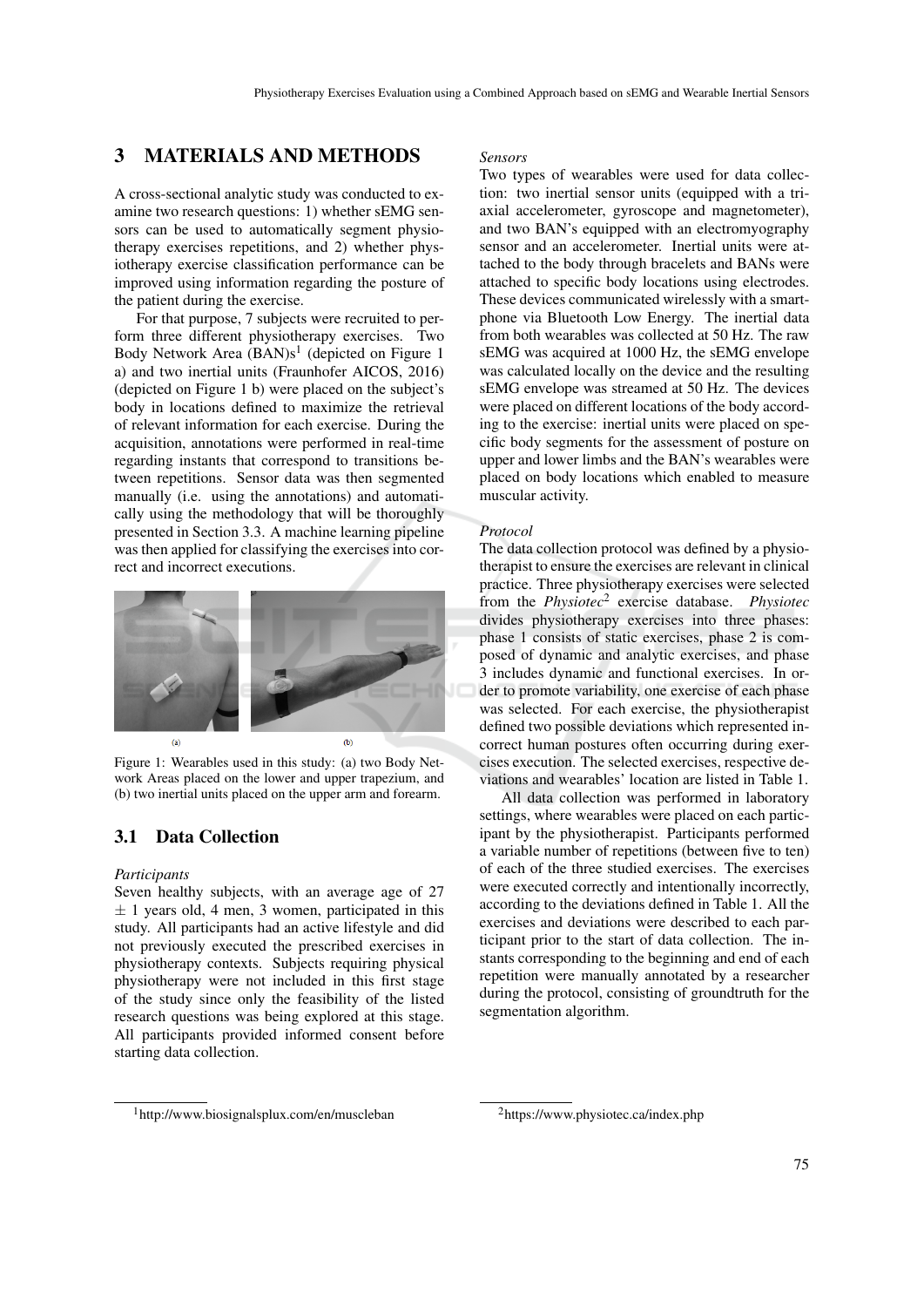|            | <b>Exercise</b>          |                                                          | <b>Wearables Location</b>                             | <b>Deviations</b>                                                                                                                     |  |  |  |  |
|------------|--------------------------|----------------------------------------------------------|-------------------------------------------------------|---------------------------------------------------------------------------------------------------------------------------------------|--|--|--|--|
|            | $\overline{\phantom{a}}$ | Isometric scapular retraction<br>strengthening (Phase 1) | I - wrist and arm<br>B - lower and upper trapezium    | D1 - Forearm deviated from horizontal position (right forearm up)<br>D2 - Forearm deviated from horizontal position (left forearm up) |  |  |  |  |
|            |                          | 2 - Prone scapular retraction (Phase 2)                  | I - wrist and arm<br>B - serratus and upper trapezium | D1 - Compensatory projection of trunk (arms deviated from vertical)<br>D2 - Incorrect arm position (shoulder displaced backwards)     |  |  |  |  |
|            |                          | 3 - Forward lunge (Phase 3)                              | I - wrist and thigh<br>B - knee and upper trapezium   | D1 - Leg not perpendicular with the ground<br>D2 - Compensatory leg deviation from vertical position                                  |  |  |  |  |
|            | 80<br>60                 |                                                          | 140<br>120                                            | 140<br>$- c$<br>$-01$<br>$- D2$<br>120                                                                                                |  |  |  |  |
| Angles (º) | 40                       |                                                          | 100                                                   | 100                                                                                                                                   |  |  |  |  |
|            | 20                       |                                                          | 80<br>60                                              | 80<br>60                                                                                                                              |  |  |  |  |
|            | $\mathsf 0$<br>$-20$     |                                                          | 40                                                    | 40                                                                                                                                    |  |  |  |  |
|            |                          | 3<br>5<br>4<br>$\mathbf{0}$<br>$\mathcal{P}$<br>Time(s)  | $\overline{c}$<br>6<br>$\Omega$<br>ı<br>Time(s)       | $\mathbf 0$<br>$\overline{2}$<br>$\mathbf{1}$<br>5<br>3<br>$\Delta$<br>6<br>Time(s)                                                   |  |  |  |  |
|            |                          | (a)                                                      | (b)                                                   | (c)                                                                                                                                   |  |  |  |  |

Table 1: Exercises, wearables location, and deviations studied for each exercise (I refers to the inertial units, B to the BANs, and D represents the different deviations).

Figure 2: Angles (in degrees) computed from orientation during one repetition (*x*-axis) for correct (C) execution and with deviations 1 (D1) and 2 (D2). (a) Angle between the arm and forearm (elbow flexion/extension angle) during exercise 2, (b) angle with vertical of the forearm during exercise 1; (c) angle with vertical of the upper arm during exercise 2.

#### 3.2 Signal Processing

The data obtained from the four wearable devices was preprocessed in order to reduce undesired noise using a low-pass filter. In order to characterize posture, the tilt angles (roll and pitch) were obtained from the accelerometer data of the BANs wearables. Additionally, to have more information regarding human posture, data from the accelerometer and gyroscope of these devices was fused using a second order complementary filter, bringing together the relevant information of each sensor to compute the orientation of the device. Applying the methodology developed in (Pereira et al., 2017), the orientation obtained enabled to compute the angle between the two inertial units in exercises 1 and 2, that is the angle between the arm and the forearm, which corresponds to the elbow flexion/extension angle (example illustrated in Figure 2 a for exercise 2), and also the angle of each inertial unit with the vertical (example illustrated in Figure 2 b and c for exercise 1). Angular information of anatomical segments allows discriminating between correct execution and the prescribed deviations. Proper assessment of exercise execution should not only ensure the patient is performing adequate muscular contractions, but also ensure the contractions are being performed with the correct posture and without the intentional introduction of compensatory movements.

#### 3.3 Segmentation

As previously discussed in Section 2, the sEMG signal is related with muscular activation. The segmentation of sEMG comprises the task of identifying the temporal intervals in which activation is present, quite often by analyzing the sEMG envelope. In this study, we propose and validate a new method based on a syntactic approach. We used a recent tool called SSTS (Rodrigues et al., 2019), which is capable of exploring time series data for pattern and query search tasks.

Human reasoning has an inherent capability for recognizing patterns and complex structures. We can take advantage of this characteristic to ease the process of finding patterns in several time series applications. SSTS aims to facilitate the interaction between data scientists and the challenges arising from data manipulation and knowledge extraction. By proposing a symbolic method for pattern search, which is tightly related to the reasoning and visual analysis of time series data, it allows improving the pattern and query search task productivity, which was properly demonstrated on the aforementioned work. In this work, we also validate that assumption motivated by delivering a new automatic segmentation for sEMG data with minimum design effort taking the advantages of the SSTS capabilities. SSTS converts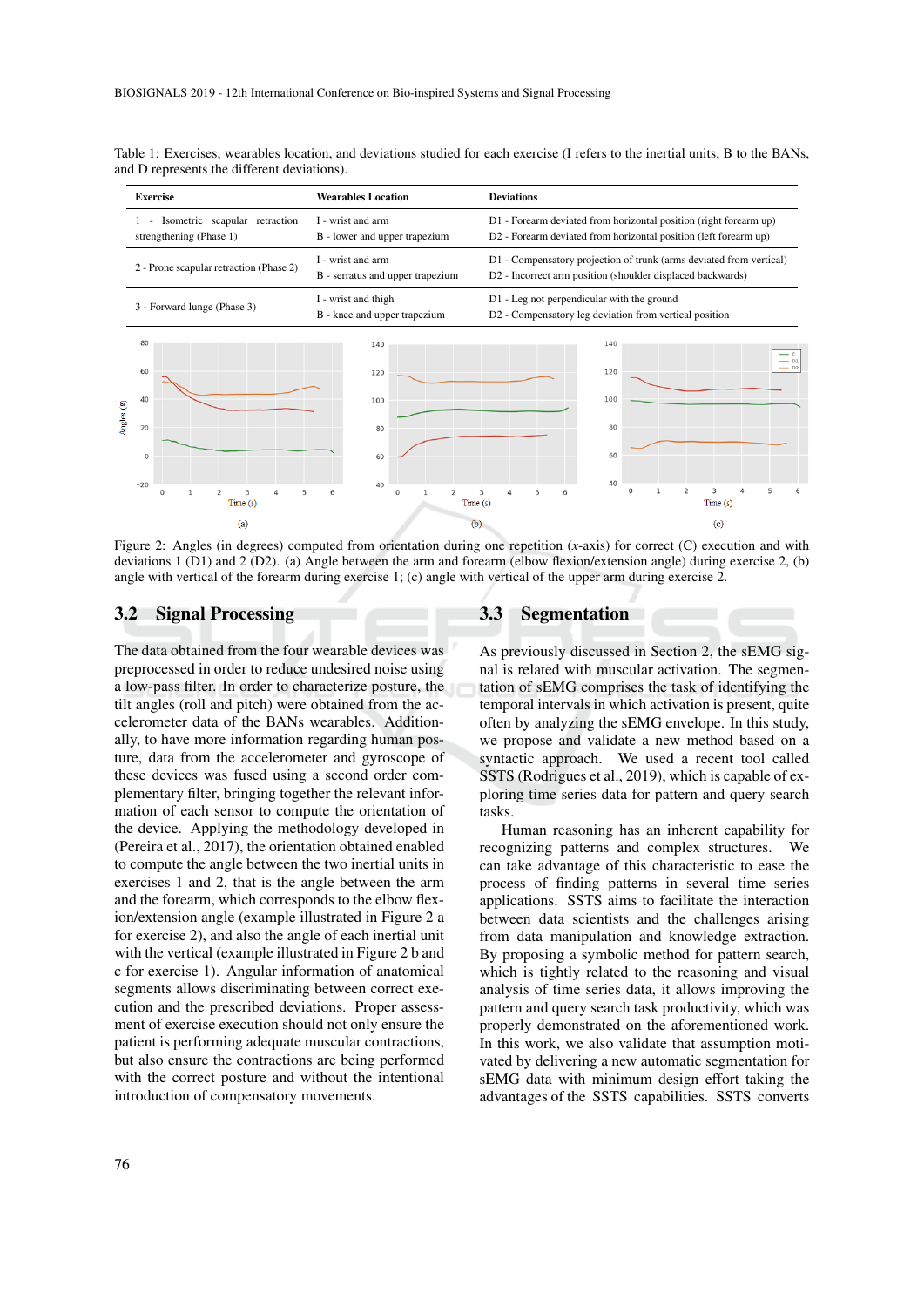

Figure 3: Initial sEMG segmentation. The sEMG signal is divided into cycles, which give an initial estimation of the activation period. Cycles are calculated by finding local minima using Syntactic Search for Time Series (SSTS).



Figure 4: Accurate sEMG onset and offset detection. For each cycle previously detected the onsets are found by using SSTS to query for "*a pronounced amplitude rise*" and offsets by querying "*a pronounced amplitude decrease.*" False positives are eliminated by only considering the first occurrence of the onset search regex string and last occurrence of the offset search string.

time series data from numeric to string domain with the resource of 3 symbolic steps: (1) preprocessing; (2) symbolic connotation and (3) search. In the string domain, characterized by a symbolic representation defined by the user, queries are performed using string query methods. Whilst on the rest of this subsection we provide guidance to follow the methods used by SSTS to segment the sEMG, it is recommended that for a comprehensive understanding the reader may refer to the original publication.

#### *Overview*

The proposed sEMG segmentation is composed by two stages. Firstly, the sEMG activation periods are initially divided into cycles. This is accomplished by analyzing the lower frequency components of the signal as depicted on Figure 3. Whilst this procedure may at an initial glance be sufficient, it does not allow an accurate temporal resolution of the onset and offset events. Secondly, after the initial cycle segmentation there is a more accurate onset and offset detection within the time intervals corresponding to each detected cycle as depicted on Figure 4. This combined approach also reduces the occurrence of false positives.

#### *Preprocessing*

During this step, symbolic tokens are attributed to common methods for preprocessing. A string containing the set of tokens and their corresponding arguments are passed as input, thus, corresponding to the preprocessing methods and parameters. The sEMG envelope was filtered using lowpass filtering and moving average as described in Step 1 of Figure 3.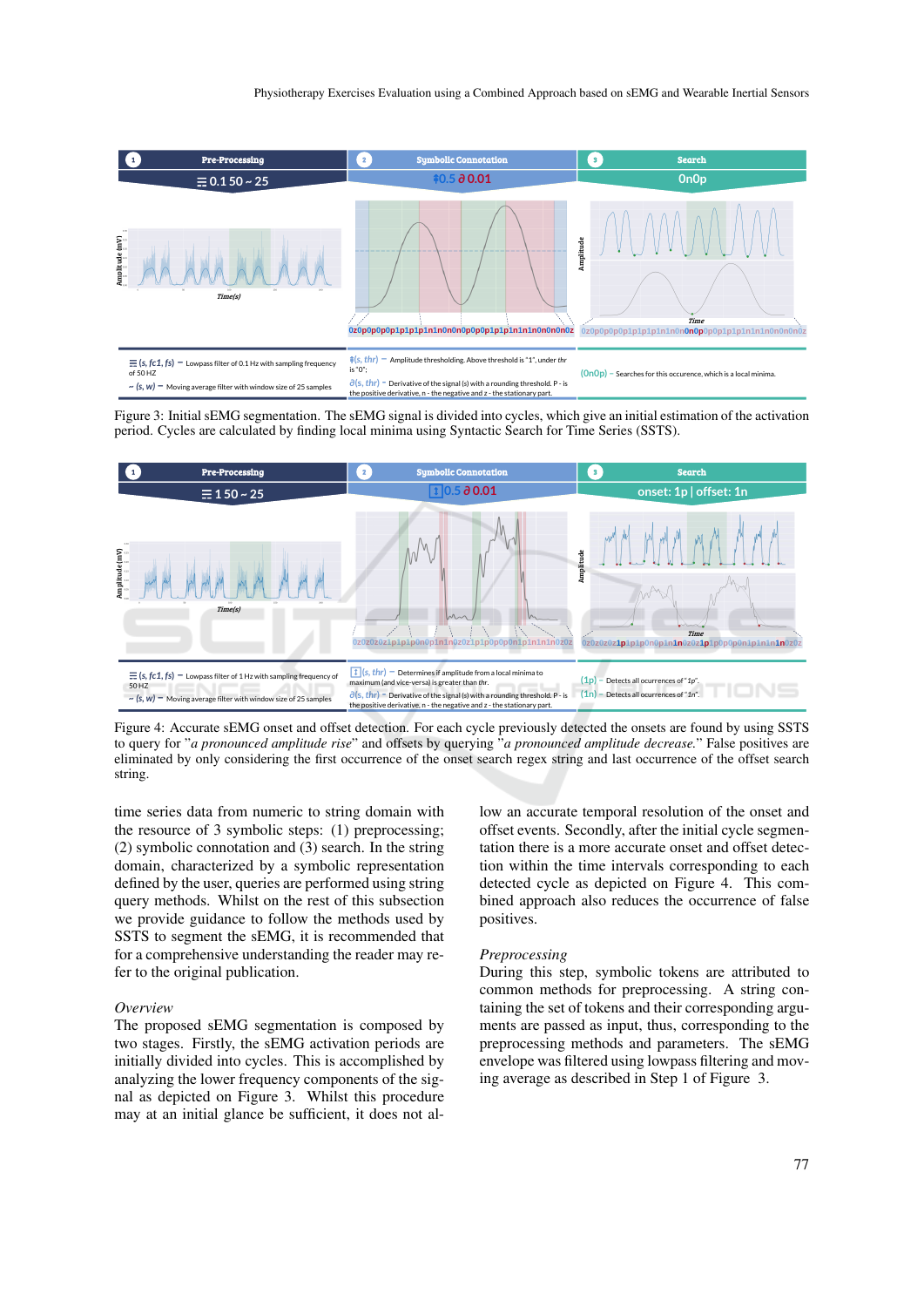#### *Connotation*

The symbolic connotation step generates a sequence of symbols based on connotation methods defined by the user. Ideally, the method should be related to specific attributes of the time series that are considered relevant for the target search procedure. Each sample is represented by a number of tokens that correspond to the number of connotation methods that were used. In the current approach, two connotations methods were applied in the initial stage - amplitude thresholding and first derivative: "*0p*" represents a sample with value below a given threshold with positive derivative; "*0n*" represents a sample with value below a given threshold with negative derivative; "*1z*" would represent a sample with amplitude above the given threshold with zero derivative. The same reasoning applies to other connotation methods. The sEMG activation is characterized in the sEMG envelope by a significant rise in amplitude in comparison with the baseline (onset), followed by a plateau during muscular activation and terminating in a significant decrease in amplitude to baseline (offset). A well established method that is frequently used, takes into account this property. (Hodges and Bui, 1996) required that the mean of the points in a sliding window exceed a given threshold (the value usually is a multiple of the standard deviation). The applied connotation methods were inspired by that approach and are described in Step 2 of Figure 4.

### **Search IENCE AND TECHNO**

After the connotation step, the signal is translated from the numeric to the symbolic domain. A search string is used in the form of a regular expression (*regex*). The *regex* used in both stages is depicted in Step 3 of Figure 3 and 4. In the initial stage, in which the objective is to find the occurrences of local minima, the search consists of finding all the occurrences of: "*a negative first derivative, followed by a positive first derivative, below a given amplitude threshold*", which is expressed as *"0n0p*". The accurate onset detection is performed by querying for a *"pronounced amplitude rise"*, which holds true by the connotation method - "*lp*". Offset detection is achieved by querying for a *"pronounced amplitude decrease"* - "*1n*". It is worth to mention that muscular activity does vary during contraction periods and thus, the EMG envelope may in some circumstances have associated variability and noise. This fact leads to the appearance of false positives. However, since a rough estimation of EMG segmentation was achieved on the initial stage, we can remove the false positives by only considering the first positive match of "*1p*" for onset and the last positive match of "*1n*" for the offsets.

### 3.4 Machine Learning Pipeline

After segmentation, temporal and statistical domain features were extracted for each time window (Figueira et al., 2016). Statistical features such as skewness, kurtosis and histogram, and temporal such as mean, median, maximum, minimum, variance, temporal centroid, standard deviation, root mean square, and auto correlation, were extracted using Python *numpy* v1.11.3. After feature extraction, it was possible to conclude that many of the features were correlated and could be removed without loosing information, therefore, forward feature selection was applied.

Supervised learning methods were used to discriminate between a correct execution and a execution with a deviation, specifying the type of the deviation occurred. Therefore, each time window was classified into correct (C), deviation 1 (D1) and deviation 2 (D2). Using *scikit-learn* v0.19.1, a Python Machine Learning library, on Python 2.7.13, four classifiers were tested to addressed this problem: Decision Trees (DT), K-Nearest-Neighbours (KNN), Support Vector Machines (SVM), and Random Forest (RF). The classifiers trained separately manual and automatic segmented time windows (repetitions) and also two different set of features: features extracted only from the BANs and then features from all wearables, namely the two inertial units and the two BANs.

For validation purposes, leave-one-user-out-cross validation was employed in order to ensure independence of the subject. To evaluate the performance of each classifier, accuracy, sensitivity, and specificity were computed. While accuracy measures the overall effectiveness of a classifier, sensitivity measures the effectiveness of a classifier at identifying a desired label, and specificity measures the classifiers ability to detect negative labels.

Table 2: Total number of time windows for all three classes based on the method of segmentation.

| Class                      |                               | Exercise 1 Exercise 2 Exercise 3 |    |  |  |  |  |  |  |
|----------------------------|-------------------------------|----------------------------------|----|--|--|--|--|--|--|
| <b>Manual Segmentation</b> |                               |                                  |    |  |  |  |  |  |  |
| C                          | 63                            | 71                               | 57 |  |  |  |  |  |  |
| D1                         | 54                            | 56                               | 28 |  |  |  |  |  |  |
| D <sub>2</sub>             | 53                            | 55                               | 27 |  |  |  |  |  |  |
|                            | <b>Automatic Segmentation</b> |                                  |    |  |  |  |  |  |  |
| C                          | 55                            | 67                               | 55 |  |  |  |  |  |  |
| D1                         | 51                            | 56                               | 27 |  |  |  |  |  |  |
| D2                         | 46                            | 41                               | 27 |  |  |  |  |  |  |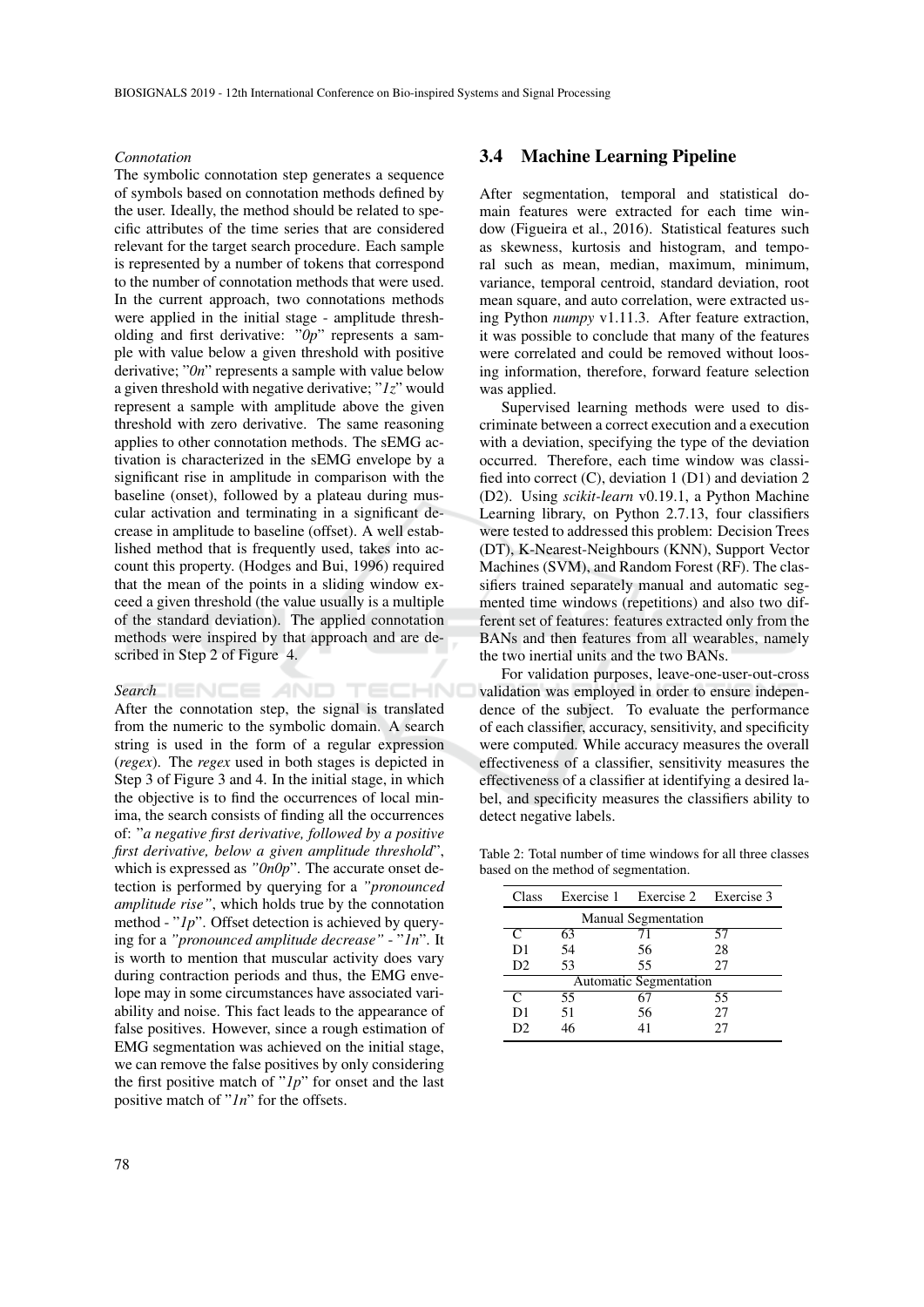Table 3: Multi-label classification results obtained for DT, KNN, RF and SVM classifiers for each exercise and for each set of features (features extracted only from BAN and from BAN and Inertial Units). Mean and standard deviation of the specificity and sensitivity are reported in %.

|       |                  |       |             | DT          |             |             | <b>KNN</b>             |             |             | RF                    |                |                      | <b>SVM</b>     |                |
|-------|------------------|-------|-------------|-------------|-------------|-------------|------------------------|-------------|-------------|-----------------------|----------------|----------------------|----------------|----------------|
| Exer. | Set              | Meas. |             | D1          | D2          | C           | D1                     | D2          | C           | D <sub>1</sub>        | D <sub>2</sub> | C                    | D1             | D <sub>2</sub> |
|       | <b>BAN</b>       | Sens  | $73 \pm 32$ | $98 \pm 2$  | $88 \pm 18$ | $78 \pm 9$  | $92 \pm 5$             | $90 \pm 12$ | $67 + 30$   | $87 \pm 20$           | 17<br>$82 +$   | $80 + 21$            | $86 + 17$      | $97 + 5$       |
|       |                  | Spec  | $82 \pm 28$ | $66 \pm 36$ | $73 \pm 35$ | $73 \pm 25$ | $78 \pm 17$            | $70 \pm 15$ | $61 \pm 43$ | $52 \pm 44$           | $57 \pm 41$    | $86 \pm 18$          | $80 \pm 29$    | $63 \pm 29$    |
|       | $BAN + Inertial$ | Sens  | $100 \pm 0$ | $100 \pm 0$ | $99 \pm 1$  | $100 \pm 0$ | $100 \pm 0$            | $99 \pm 26$ | $100 \pm 0$ | $\overline{96} \pm 5$ | $99 \pm 1$     | $100 \pm 0$          | 100<br>$\pm 0$ | $100 + 0$      |
|       |                  | Spec  | $100 \pm 0$ | $98 \pm 3$  | $100 \pm 0$ | $100 \pm 0$ | $100 \pm 0$            | $100 \pm 0$ | $100 \pm 0$ | $98 \pm 3$            | $93 \pm 11$    | $100 \pm 0$          | $100 \pm 0$    | $100 \pm 0$    |
|       | <b>BAN</b>       | Sens  | $76 + 13$   | $90 \pm 14$ | $90 \pm 8$  | $86 + 13$   | 87<br>$+7$             | $91 \pm 9$  | $61 \pm 23$ | $85 \pm 15$           | $88 \pm 18$    | $54 \pm 37$          | $85 + 20$      | $96 + 5$       |
|       |                  | Spec  | $80 \pm 20$ | $61 \pm 29$ | $75 \pm 25$ | $74 \pm 17$ | $82 \pm 23$            | $75 \pm 19$ | $74 \pm 28$ | $36 \pm 22$           | $60 \pm 33$    | $78 \pm 21$          | $53 \pm 40$    | $41 \pm 40$    |
|       | $BAN + Inertial$ | Sens  | $96 \pm 10$ | $97 \pm 7$  | $97 \pm 4$  | $99 \pm 1$  | $\overline{100} \pm 0$ | $99 \pm 2$  | $95 \pm 7$  | $100 \pm 0$           | $94 \pm 9$     | $\overline{98\pm 5}$ | $98 \pm 3$     | $99 \pm 1$     |
|       |                  | Spec  | $92 \pm 14$ | $95 \pm 12$ | $91 \pm 22$ | $98 \pm 3$  | $98 \pm 3$             | $100 \pm 0$ | $92 \pm 14$ | $89 \pm 15$           | $98 \pm 3$     | $100 \pm 0$          | $97 \pm 4$     | $95 \pm 12$    |
|       | <b>BAN</b>       | Sens  | $71 + 21$   | $91 + 13$   | $89 \pm 12$ | $48 + 20$   | $94 \pm 5$             | $98 + 2$    | $55 + 15$   | $79 \pm 13$           | $91 + 13$      | $40 + 14$            | $98 \pm 3$     | $98 + 2$       |
|       |                  | Spec  | $95 \pm 7$  | $50 \pm 30$ | $71 \pm 34$ | $96 \pm 4$  | $53 \pm 33$            | $27 \pm 20$ | $77 \pm 16$ | $51 \pm 27$           | $22 \pm 23$    | $98 \pm 3$           | $66 \pm 41$    | $10 \pm 15$    |
|       | $BAN + Inertial$ | Sens  | $100 \pm 0$ | $97 \pm 4$  | $100 \pm 0$ | $91 \pm 16$ | 97<br>± 5              | $100 \pm 0$ | $95 \pm 5$  | $95 \pm 6$            | $90 \pm$<br>15 | $84 +$<br>13         | 100<br>$+0$    | $100 + 0$      |
|       |                  | Spec  | $96 \pm 7$  | $100 \pm 0$ | $100 \pm 0$ | $96 \pm 7$  | $96 \pm 7$             | $86 \pm 29$ | $91 \pm 9$  | $71 \pm 28$           | $93 \pm 14$    | $100 \pm 0$          | $100 \pm 0$    | $70 \pm 25$    |

## 4 RESULTS

In this study, 7 participants performed three exercises which were labelled with 3 classes: correctly, and with deviations 1 and 2. Table 2 details the dataset collected applying manual and automatic segmentation, resultant from the annotations performed during data collection, and from the automatic segmentation approach described in Section 3.3, respectively. As it can be seen, the number of detected time windows (repetitions) applying automatic segmentation is lower than the ones that were manually annotated.

Results of the leave-one-user-out-cross validation for the assessment of the classification performance are presented in Table 3 and Table 4. It is presented the performance scores obtained for each exercise with the four classifiers considering the two sets of features: features extracted from the BAN data and features extracted from both the BAN and the inertial units. Relatively high average accuracy scores were achieved considering features from both wearable for all three exercises, being the DT and the KNN classifiers the ones that achieved higher accuracies. Additionally, sensitivity and specificity were also high in general, however, for exercise 3, KNN, RF, and SVM demonstrated a few confusion in distinguish classes D1 and D2, which compromise the value of the specificity for these two classes. Nonetheless, when using only features from the BANs wearables, accuracy considerably decreased, as well as specificity and sensitivity, for all four classifiers and exercises. For this case, the standard deviation values of the metrics presented are high, which means that the values obtained during validation were actually different depending on the test user.

Table 5 compares the overall accuracy of the classification performance for the manual and automatic segmentation, which was obtained when using features from all wearables. As it can be seen, the values presented are approximately identical, except in exercise 2 for RF and SVM classifiers.

Table 4: Mean accuracy and standard deviation (%) for DT, KNN, RF and SVM classifiers for each exercise and for each set of features (features extracted only from BAN and from BAN and Inertial Units). Mean and standard deviation are reported in %.

| Exer           | Set              | DT         | <b>KNN</b>  | RF         | <b>SVM</b>  |
|----------------|------------------|------------|-------------|------------|-------------|
|                | <b>BAN</b>       | $76 + 15$  | $74 + 8$    | $60 + 7$   | $78 \pm 13$ |
| $\mathbf{1}$   | $BAN + Inertial$ | $99 \pm 1$ | $100 \pm 0$ | $97 \pm 3$ | $100 \pm 0$ |
| $\overline{c}$ | <b>BAN</b>       | $72 + 12$  | $77 + 10$   | $60 + 13$  | $63 + 11$   |
|                | $BAN + Inertial$ | $94 + 9$   | $98 + 2$    | $93 \pm 3$ | $97 + 5$    |
| 3              | <b>BAN</b>       | $71 \pm 3$ | $86 + 7$    | $57 + 13$  | $63 + 6$    |
|                | $BAN + Inertial$ | $98 + 4$   | $98 + 2$    | $97 + 3$   | $92 + 6$    |

Table 5: Overall accuracy (%) for DT, KNN, RF and SVM classifiers for each exercise and for manual and automatic segmentation.

| Exer           | Segmentation | DT        | <b>KNN</b> | RF        | <b>SVM</b> |
|----------------|--------------|-----------|------------|-----------|------------|
|                | Manual       | $99 + 1$  | $100 + 0$  | $97 + 3$  | $100 + 0$  |
|                | Automatic    | $100 + 0$ | $100 + 0$  | $97 + 5$  | $99 + 1$   |
| $\overline{c}$ | Manual       | $94 + 9$  | $98 + 2$   | $97 + 3$  | $97 + 5$   |
|                | Automatic    | $97 + 4$  | $96 + 7$   | $89 + 16$ | $85 + 11$  |
| 3              | Manual       | $98 + 4$  | $98 + 2$   | $97 + 3$  | $92 + 6$   |
|                | Automatic    | $93 + 6$  | $99 + 6$   | $96 + 6$  | $89 + 6$   |

### 5 DISCUSSION

This research study has explored whether sEMG sensors can be used to automatically detect exercises repetitions and whether additional inertial units placed on strategic segments of the body can contribute to distinguish correct exercise performance from deviations based on the human posture.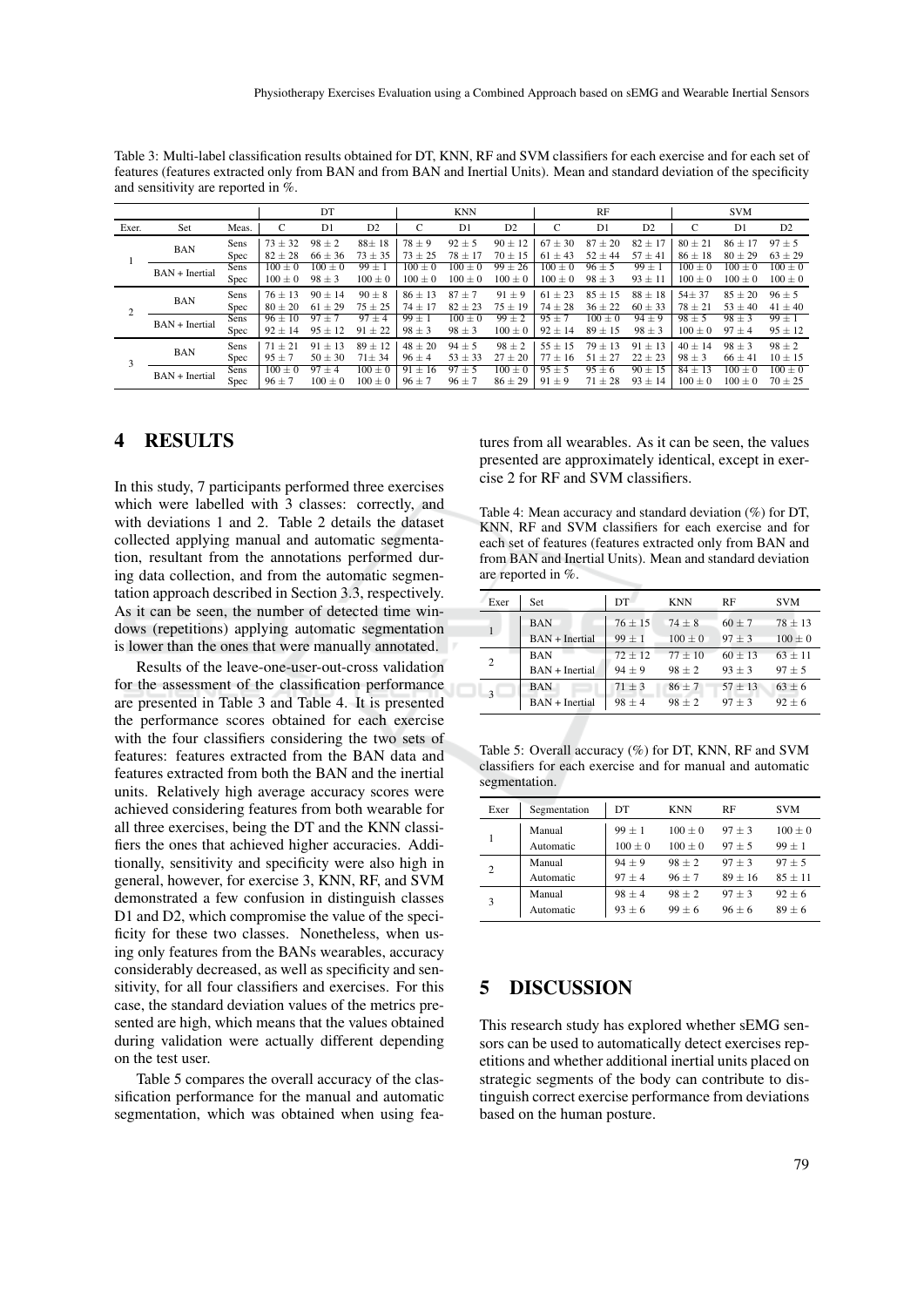The use of sEMG sensor for automatic segmentation was achieved using the capabilities of SSTS. In order to ensure that the windows provided to classification stage were adequate and, consequently, the classifier was learning from representative data, a validation stage was performed. The automatically detected muscular activation periods (provided by the onset/offset pairs) that were shorter or longer than the expected duration according to the protocol weighted with a given tolerance were discarded. The number of discarded samples was higher for Exercises 1 and 2. In fact, later visual analysis of sEMG signals and automatic segmentation results allow to conclude that in those exercises noise and artifacts were more prominent, lowering the difference between the amplitude in muscular activation and baseline, hampering an adequate calculation of threshold.

The results presented on Table 3 and 4 revealed that is possible to correctly classify physiotherapy exercises performance from different phases using inertial units with satisfactory levels of accuracy. The use of inertial units showed a significant improvement (an increase of 27%, in average) on the accuracy of all classifiers in each exercise. Since the exercises deviations were defined based on incorrect postures, the attachment of inertial units which measure inclination of body segments, enabled to identify more accurately incorrect executions, which may be undetectable if only the tilt angles of BANs were used. Machine learning classification techniques were used to quantify wearable data acquired during the three exercises studied. Multi-label classifiers (which determine which deviation in a set of deviations) were employed and the efficacy of these classifiers was quantified using three efficacy scores; accuracy, sensitivity, and specificity. Results showed that KNN classifier achieved a recognition accuracy of  $\geq$ 98%, which is greater than the other classifiers tested. However long training and testing times are required for KNN. The DT classifier achieved the second highest recognition accuracy in this study, and its training and testing times were lower than the KNN. Thus, the DT classifier proved to be an efficient classifier for detecting deviations from correct execution of physiotherapy exercises.

After identifying the improvement of the classification results through the use of inertial units in body segments, DT, KNN, RF, and SVM classifiers were also validated in the automatically segmented windows. The results of Table 5 demonstrated no significant changes in the accuracy values of all classifiers for each exercise, which proves the feasibility of the syntactic sEMG onset detection of exercise repetition, ensuring that muscular activation is being employed.

For the automatic segmented windows, DT and KNN also achieved the best performances.

The results obtained allow a preliminary comparison to previous work that evaluated the use of inertial units and machine learning to assess exercises performance. The methodology presented in our study achieved higher results than (Giggins et al., 2014), and similar results to the (Huang et al., 2016) and (Bevilacqua et al., 2018) studies. Additionally, (Huang et al., 2016) and (Bevilacqua et al., 2018) also used automatic segmentation based on a template matching algorithm. However, it is worth to mention that the dataset of this study is significantly smaller than the datasets of the aforementioned studies. The size of the datasets was 58, 69 and 54 participants, respectively for (Giggins et al., 2014), (Huang et al., 2016) and (Bevilacqua et al., 2018). Therefore, the developed methodology needs to be tested and validated against a larger dataset for a more representative comparison with previous work. It is expected that accuracy might decrease with an increase of dataset size (Schnack and Kahn, 2016). However, we believe the process of combining inertial and sEMG data, by assuring classification is performed in the moment of muscular activation, provides more relevant information to the exercise performance and the physiotherapist.

Besides the size of the dataset collected, there are other limitations of this study that need to be considered. Firstly, the data collected was gathered in laboratory settings, where the exercises were performed under controlled conditions. These conditions may differ from what may occur at home. Furthermore, only two deviations were defined per exercise. In a home-based physiotherapy context, other deviations in performance may occur that were not considered when training the classifiers. Another limitation of this study is that the sample selected was a group of healthy subjects, so it was not possible to validate whether the classifiers performed differently for different populations.

Nevertheless, the results obtained in this study are important as they provide further evidence to suggest that sEMG signal could be used to detect exercise repetitions, and that features based on human posture could support the assessment of exercises performance. Moreover, the exercises selected in this study were from a worldwide database developed by physiotherapists, and were not specific for a single limb as the studies found in the literature. The exercises selected were one from each of the three phases of the physiotherapy process, which proves that the approach developed could be adapted for a wide range of exercises.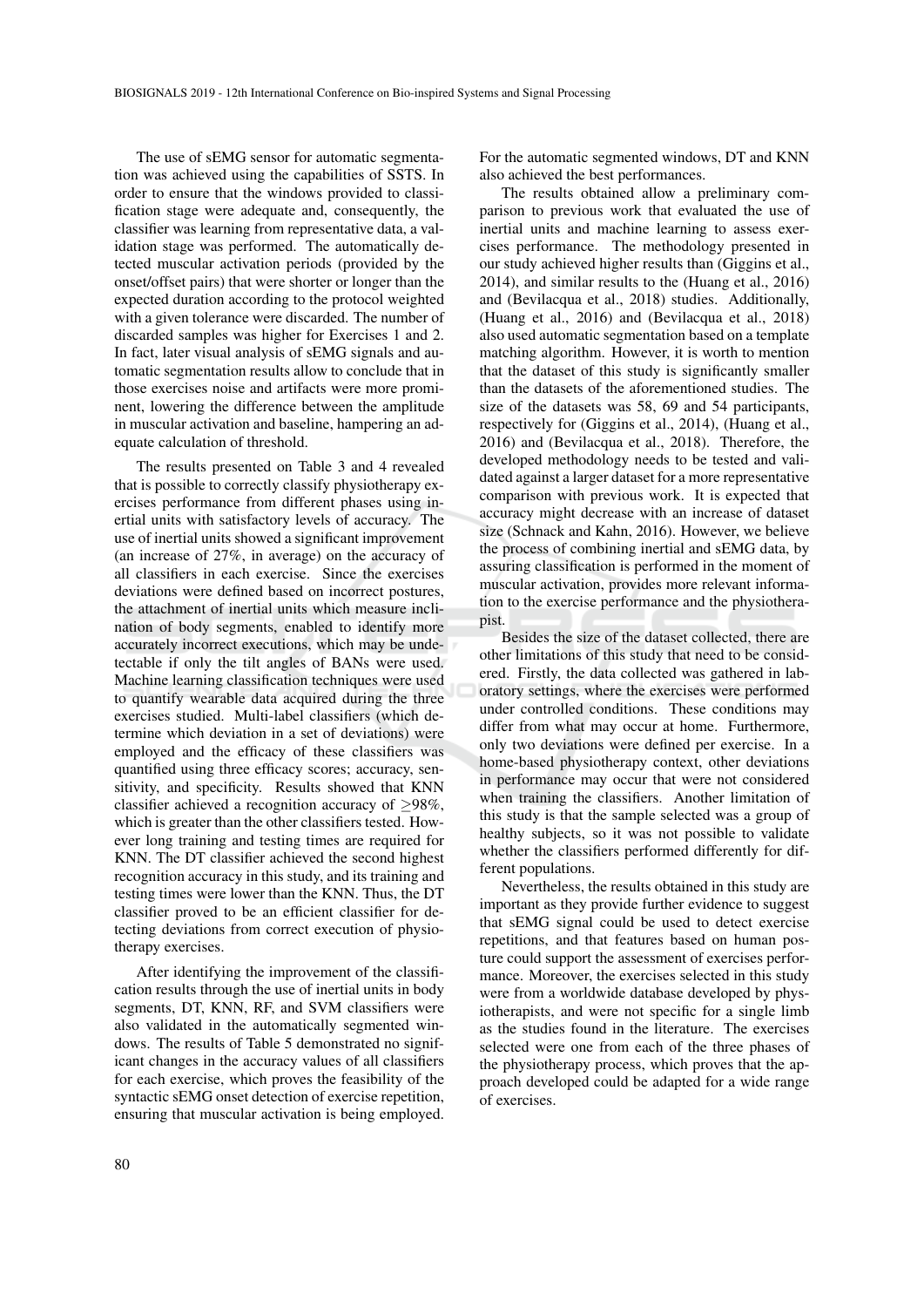### 6 CONCLUDING REMARKS

This paper presents the development of a combined approach based on sEMG and inertial sensors for the evaluation of physiotherapy exercises. The applicability of our approach lies in the implementation on biofeedback systems to optimize home-based exercise execution. sEMG signal was used to identify temporal intervals in which muscular activation was present. This way, exercise repetitions were segmented into time windows where features related with human posture were extracted. Then, these features were fed to DT, KNN, RF, and SVM classifiers, which were able to distinguish between correct execution and deviations with an accuracy  $\geq$ 92%. As part of our ongoing research, we will validate the proposed system on more extensive datasets. The sEMG segmentation will be assessed in a more controlled environment, using simulated data, to permit the evaluation of the temporal misalignment between the detected onset/offsets and groundtruth. The models proposed will be tested on a more extended dataset, comprising variability in terms of age and clinical history.

### ACKNOWLEDGEMENTS

We acknowledge all participants who participated in data collection. We would like to acknowledge the financial support obtained from the project Physio@Home: Extending Physiotherapy Programs to People's Home, co-funded by Portugal 2020, framed under the COMPETE 2020 (Operational Programme Competitiveness and Internationalization) and European Regional Development Fund (ERDF) from European Union (EU), with operation code POCI-01-0247-FEDER-017863.

## **REFERENCES**

- Alexandre, R. and Postolache, O. (2018). Wearable and iot technologies application for physical rehabilitation. In *2018 International Symposium in Sensing and Instrumentation in IoT Era (ISSI)*, pages 1–6. IEEE.
- Barandas, M., Gamboa, H., and Fonseca, J. (2015). A real time biofeedback system using visual user interface for physical rehabilitation. *Procedia Manufacturing*, 3:823–828.
- Bassett, S. F. (2003). The assessment of patient adherence to physiotherapy rehabilitation. *New Zealand journal of physiotherapy*, 31(2):60–66.
- Bevilacqua, A., Huang, B., Argent, R., Caulfield, B., and Kechadi, T. (2018). Automatic classification of knee

rehabilitation exercises using a single inertial sensor: a case study.

- De Luca, C. J. (1997). The use of surface electromyography in biomechanics. *Journal of applied biomechanics*, 13(2):135–163.
- Ferreira, C., Guimarães, V., Santos, A., and Sousa, I. (2014). Gamification of stroke rehabilitation exercises using a smartphone. In *Proceedings of the 8th International Conference on Pervasive Computing Technologies for Healthcare*, pages 282–285. ICST (Institute for Computer Sciences, Social-Informatics and Telecommunications Engineering).
- Figueira, C., Matias, R., and Gamboa, H. (2016). Body location independent activity monitoring. In *BIOSIG-NALS*, pages 190–197.
- Fraunhofer AICOS (2016). A Day with Pandlets. Technical report, Fraunhofer Portugal AICOS.
- Ghasemzadeh, H., Jafari, R., and Prabhakaran, B. (2010). A body sensor network with electromyogram and inertial sensors: Multimodal interpretation of muscular activities. *IEEE transactions on information technology in biomedicine*, 14(2):198–206.
- Giggins, O. M., Persson, U. M., and Caulfield, B. (2013). Biofeedback in rehabilitation. *Journal of neuroengineering and rehabilitation*, 10(1):60.
- Giggins, O. M., Sweeney, K. T., and Caulfield, B. (2014). Rehabilitation exercise assessment using inertial sensors: a cross-sectional analytical study. *Journal of neuroengineering and rehabilitation*, 11(1):158.
- Hodges, P. W. and Bui, B. H. (1996). A comparison of computer-based methods for the determination of onset of muscle contraction using electromyography. *Electroencephalography and Clinical Neurophysiology/Electromyography and Motor Control*, 101(6):511–519.
- Huang, B., Giggins, O., Kechadi, T., and Caulfield, B. (2016). The limb movement analysis of rehabilitation exercises using wearable inertial sensors. In *Engineering in Medicine and Biology Society (EMBC), 2016 IEEE 38th Annual International Conference of the*, pages 4686–4689. IEEE.
- Liu, L., Chen, X., Lu, Z., Cao, S., Wu, D., and Zhang, X. (2017). Development of an emg-acc-based upper limb rehabilitation training system. *IEEE Transactions on Neural Systems and Rehabilitation Engineering*, 25(3):244–253.
- Pereira, A., Guimarães, V., and Sousa, I. (2017). Joint angles tracking for rehabilitation at home using inertial sensors: a feasibility study. In *Proceedings of the 11th EAI International Conference on Pervasive Computing Technologies for Healthcare*, pages 146–154. ACM.
- Rodrigues, J., Folgado, D., Belo, D., and Gamboa, H. (2019). Ssts: A syntactic tool for pattern search on time series. *Information Processing & Management*, 56(1):61–76.
- Roy, S. H., Cheng, M. S., Chang, S.-S., Moore, J., De Luca, G., Nawab, S. H., and De Luca, C. J. (2009). A combined semg and accelerometer system for monitoring functional activity in stroke. *IEEE Transac-*